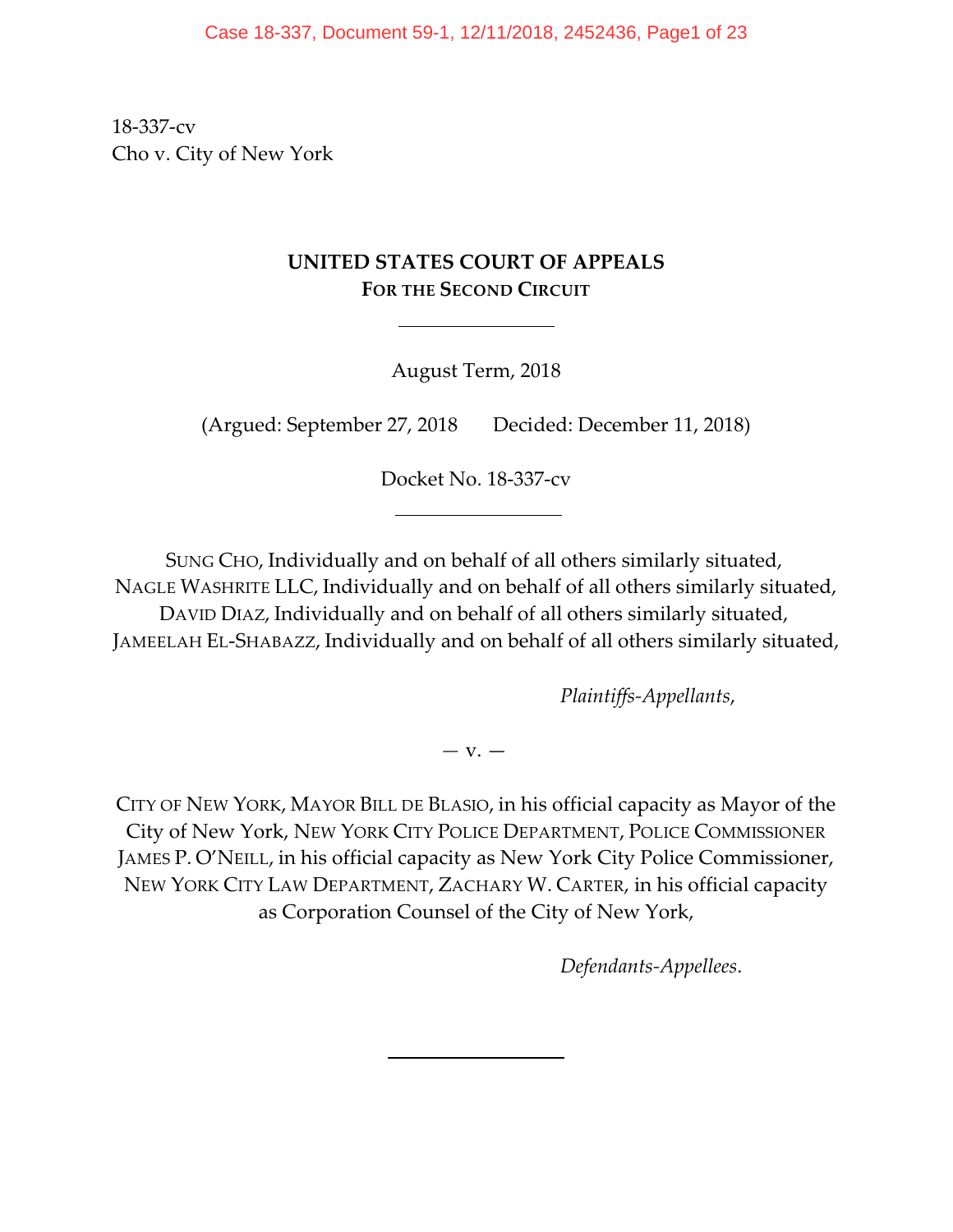B e f o r e:

HALL, LYNCH, and CARNEY, *Circuit Judges*.

Plaintiffs-Appellants Sung Cho, Nagle Washrite LLC, David Diaz, and Jameelah El-Shabazz appeal from the dismissal of their case in the United States District Court for the Southern District of New York (Andrew L. Carter, *Judge*) for lack of subject matter jurisdiction. Plaintiffs instituted this action under 42 U.S.C. § 1983, complaining that their constitutional rights were violated when they were coerced by New York City officials into signing settlement agreements waiving various constitutional rights in order to avoid eviction from their businesses and residences. Because their settlement agreements were "so-ordered" by judges in the state-court system, the district court concluded that it lacked jurisdiction under the *Rooker-Feldman* doctrine, which prohibits federal-court jurisdiction over cases that are *de facto* appeals from unfavorable state-court judgments. Because plaintiffs' alleged injuries were not caused by proceedings in state court, we VACATE the judgment of the district court and REMAND for further proceedings.

> ROBERT EVERETT JOHNSON, Institute for Justice, Arlington, VA, (Darpana M. Sheth, Institute for Justice, Arlington, VA, *on the brief*), for *Plaintiffs-Appellants*.

> JOHN MOORE, Assistant Corporation Counsel (Richard Dearing, Jane L. Gordon, *on the brief*), for Zachary W. Carter, Corporation Counsel, New York, NY, *for Defendants-Appellees*.

GERARD E. LYNCH, *Circuit Judge*:

This case requires us to consider the application of the *Rooker-Feldman*

doctrine where plaintiffs complain of injuries flowing from settlement

 $\overline{\phantom{a}}$ 

 $\overline{a}$ 

agreements that were "so-ordered" by state-court judges. Plaintiffs-Appellants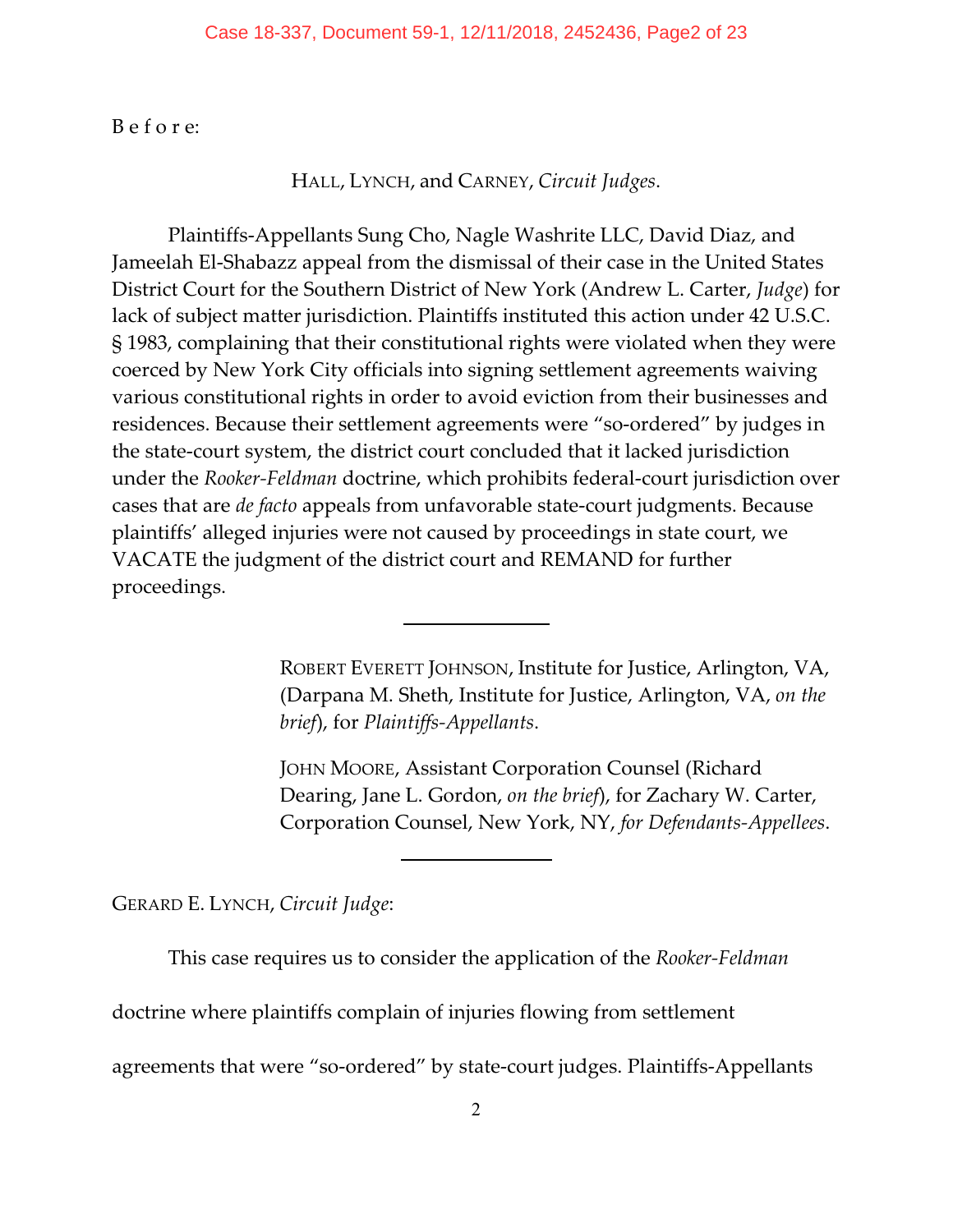Sung Cho, Nagle Washrite LLC (Cho's business entity), David Diaz, and Jameelah El-Shabazz appeal from a judgment in the United States District Court for the Southern District of New York (Andrew L. Carter, *Judge*) dismissing their complaint. Plaintiffs-Appellants are all individuals or businesses that were subject to eviction based on New York City's Nuisance Abatement Law, N.Y.C. Admin. Code §§ 7-701 *et seq*., and had agreed to settle eviction proceedings brought by the City, rather than to litigate the nuisance charges. Defendants-Appellees are the City of New York, New York City Mayor Bill de Blasio in his official capacity, the New York City Police Department, New York City Police Commissioner James P. O'Neill in his official capacity, the New York City Law Department, and Zachary W. Carter, Corporation Counsel for the City of New York, in his official capacity (collectively, the "City"). The district court dismissed plaintiffs' claims for lack of subject matter jurisdiction, concluding that they were barred by the *Rooker-Feldman* doctrine. *Cho v. City of N.Y.*, 2018 WL 401512 (S.D.N.Y. Jan. 12, 2018).

The single question on appeal is whether the district court's *Rooker-Feldman* ruling was erroneous. Plaintiffs argue that only one of *Rooker-Feldman*'s four requirements is met and that therefore the case should proceed. Essentially, they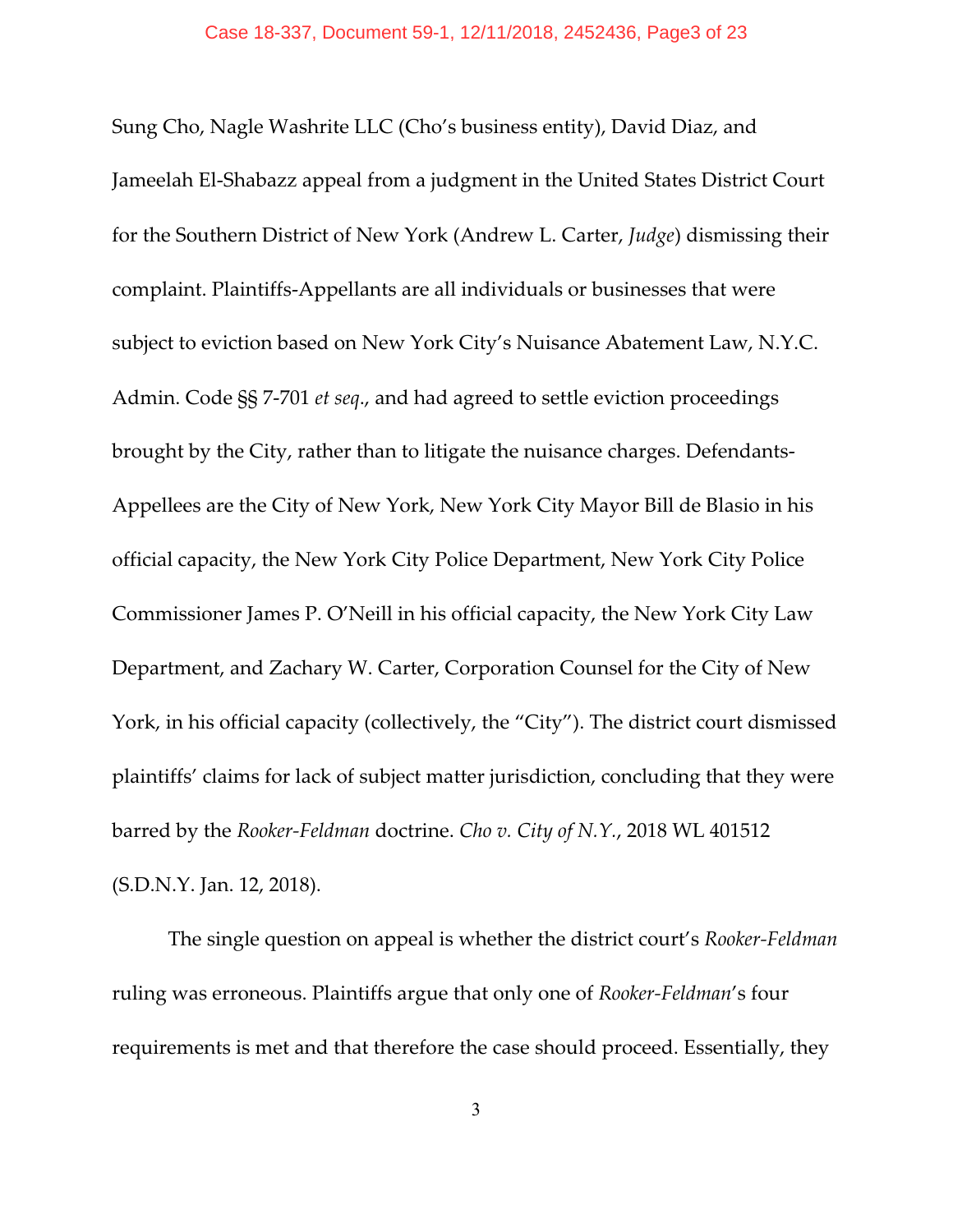maintain that *Rooker-Feldman* should not bar jurisdiction where, as here, plaintiffs' alleged injuries were merely *ratified* by the state-court judgments rather than *caused* by them.

As explained below, we agree that plaintiffs complain of injuries that were merely ratified by the state-court judgments, and not, as required by *Rooker-Feldman*, caused by them. Since *Rooker-Feldman* bars district court jurisdiction only when all four of its requirements are met, it was therefore error for the district court to dismiss for lack of jurisdiction.

Accordingly, we VACATE the judgment of the district court and REMAND this case to the district court for further proceedings.

## **BACKGROUND**

This appeal arises out of events that occurred when plaintiffs were charged with violating New York City's Nuisance Abatement Law, N.Y.C. Admin. Code §§ 7-701 *et seq.* (the "Ordinance").<sup>1</sup> The plaintiffs entered into settlement

 $^{\rm 1}$  Because a court that rules on a defendant's motion to dismiss a complaint "must accept as true all of the factual allegations contained in the complaint," *Bell Atl. Corp. v. Twombly*, 550 U.S. 544, 572 (2007) (internal quotation marks omitted), we describe the facts as alleged in the complaint, drawing all reasonable inferences in the plaintiff's favor, *Littlejohn v. City of New York*, 795 F.3d 297, 306 (2d Cir. 2015), and construing any ambiguities "in the light most favorable to upholding the plaintiff's claim,"*Doe v. Columbia Univ.*, 831 F.3d 46, 48 (2d Cir. 2016).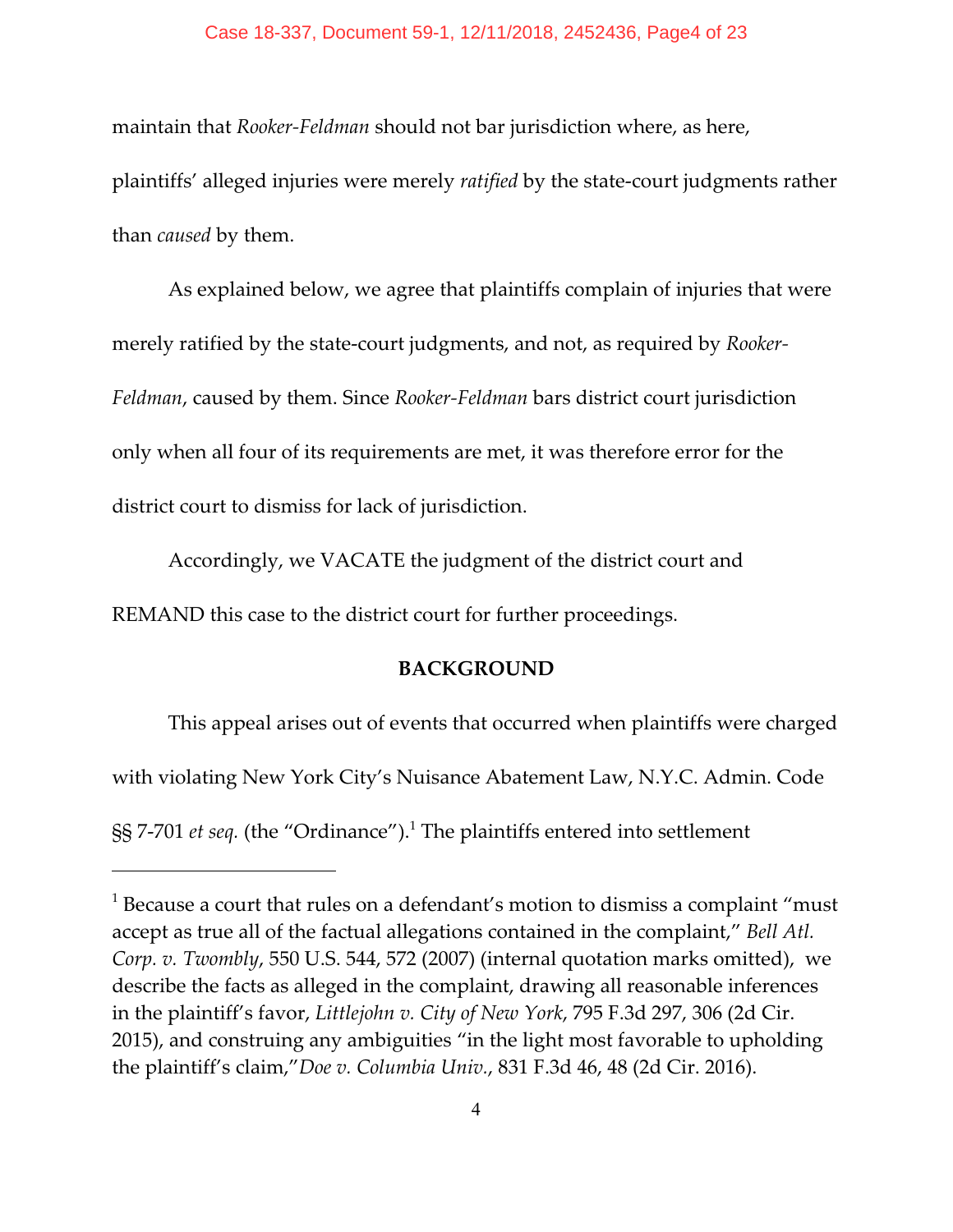agreements with the City rather than defend themselves in court; each one of their agreements was subsequently "so-ordered" in state court. They now bring claims in federal court under 42 U.S.C. § 1983.

Enacted in 1977 to address concerns that various illegal activities were "detrimental to the health, safety, and welfare of the people of the city and of the businesses thereof and visitors thereto," the Ordinance allows the City to close a residence or business for up to one year when it can show, by a preponderance of the evidence, that certain enumerated offenses – such as drug crimes, stolen property offenses, prostitution, or obscenity – occurred on the premises. *Id.* §§ 7- 701, 7-703. The Ordinance further allows the City's Corporation Counsel to bring an action in state court to permanently enjoin public nuisances and to enjoin the person or persons "conducting, maintaining, or permitting the public nuisance" from so doing. *Id.* § 7-706. Furthermore, at the time of the events that transpired here, the Ordinance allowed the City to initiate an eviction action by obtaining an order closing the premises in an *ex parte* proceeding if it could show "by clear and convincing evidence" that one of the enumerated nuisances is "being conducted, maintained or permitted" on any given property, without prior notice or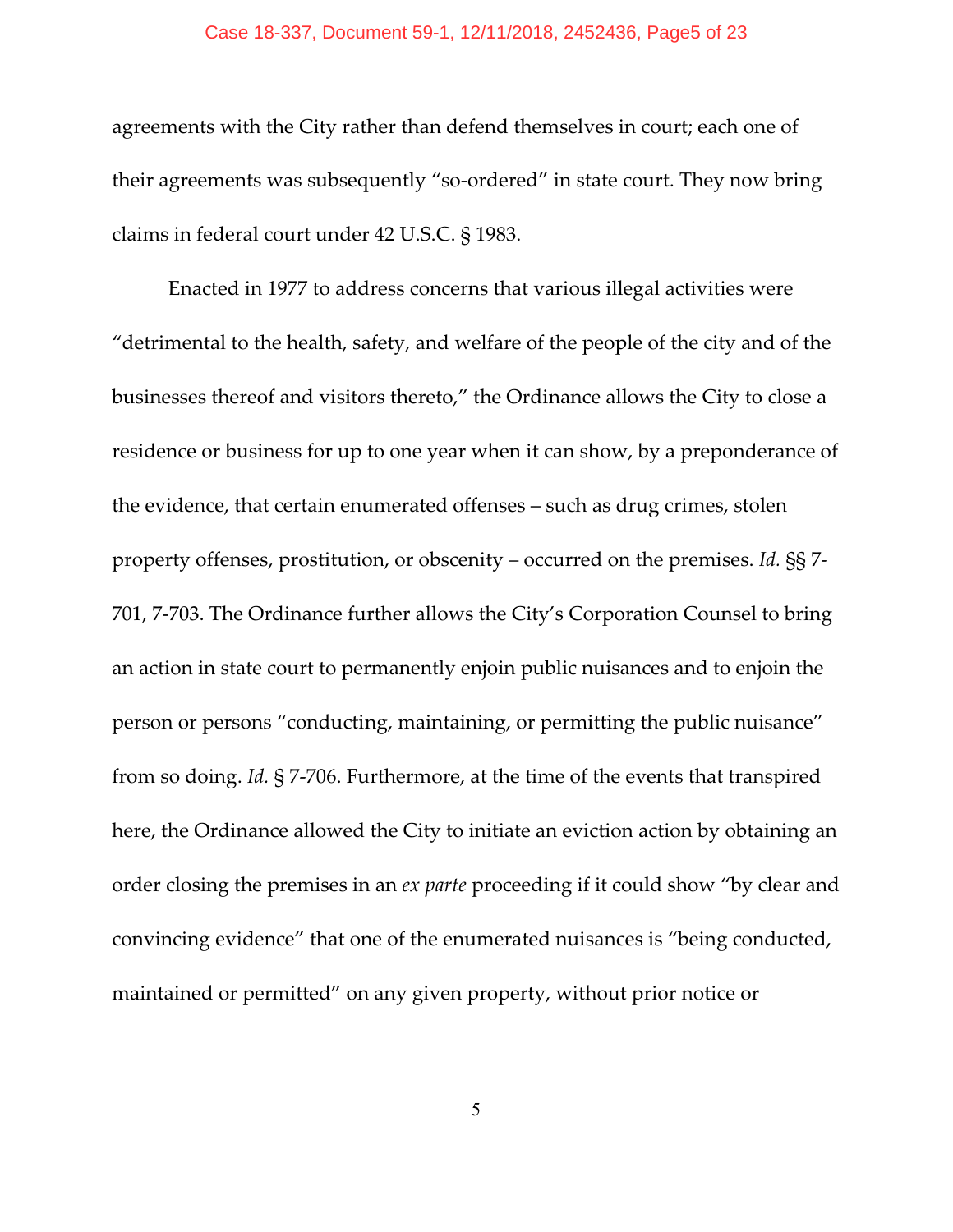opportunity to be heard. *Id.* § 7-710 (2016).<sup>2</sup> These temporary closing orders functioned, practically, as eviction notices. Once such an action was initiated, a hearing would be held within three business days, at which hearing the court would decide whether the premises should remain closed throughout the course of litigation. *Id.*

At the time of the relevant events, the Ordinance allowed for the issuance of a temporary closing order regardless of the culpability of the defendant residents and business owners. *See, e.g.*, *City of New York v. Castro*, 559 N.Y.S.2d 508, 509 (1st Dep't 1990). Thus, the actions were frequently referred to as "no-fault evictions."<sup>3</sup> The complaint alleges that in practice the Ordinance allowed the City to easily obtain temporary closing orders and that each of the plaintiffs discovered they were evicted without notice, months after any alleged criminal activity occurred on their premises.

<sup>2</sup> The Ordinance has since been amended and no longer allows *ex parte* temporary closing orders to issue where the nuisance is created by the sale of drugs or stolen goods. N.Y.C. Admin. Code § 7-710.

 $3$  The Ordinance has also since been amended to allow a defense where a defendant "was not aware of, should not have been aware of, and had no reason or duty to be aware of the public nuisance addressed by such disposition or order." N.Y.C. Admin. Code §§ 7-725, 7-726.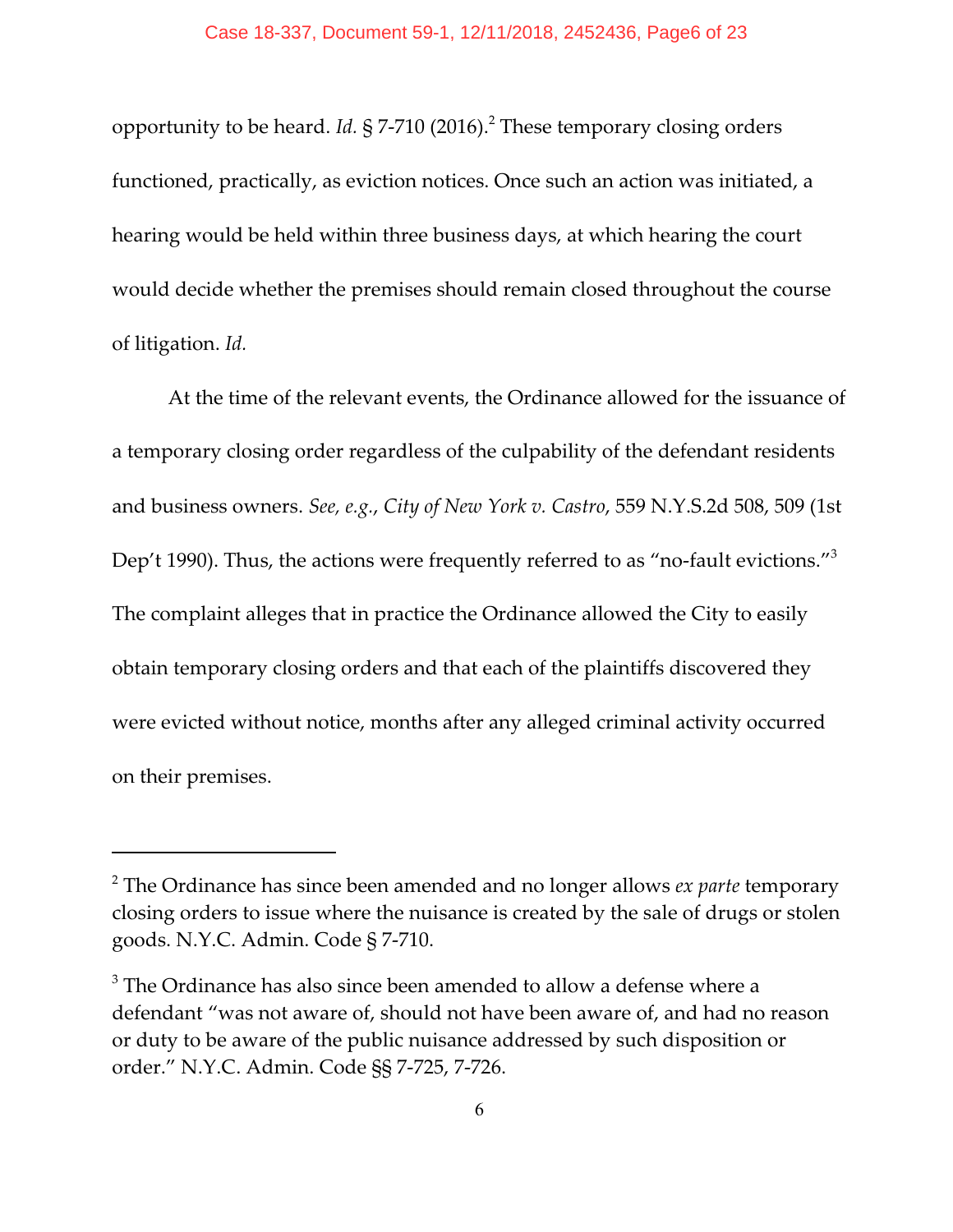More specifically, the named plaintiffs allege the following: Sung Cho, a laundromat owner, claims that the NYPD conducted sting operations on his premises in which it used his laundromat to sell purportedly stolen electronics on two separate occasions. Cho claims that several months after these sting operations, he received a notice evicting him from his business and imposing \$1,000 per day in civil fines. A hearing was scheduled, but Cho settled with the City the day before, understanding that even if he was able to prove that neither he nor his employees had any involvement with the alleged criminal conduct, his innocence would not provide a defense against the injunction.

The second named plaintiff, David Diaz, tells the following story: He and his family members were arrested after cocaine was found in his apartment. No charges were brought, however, against either Diaz or any member of his family. Four months later, he returned home to a notice of eviction. Like Cho, Diaz settled with the City rather than try to defend the litigation; the complaint alleges that the City's lawyer (whom he mistakenly thought was acting on his behalf) told him that it would be "risky" to fight the eviction action, and that he therefore decided not to take that risk, given the fact that he had an infant daughter. J.A. 30–31.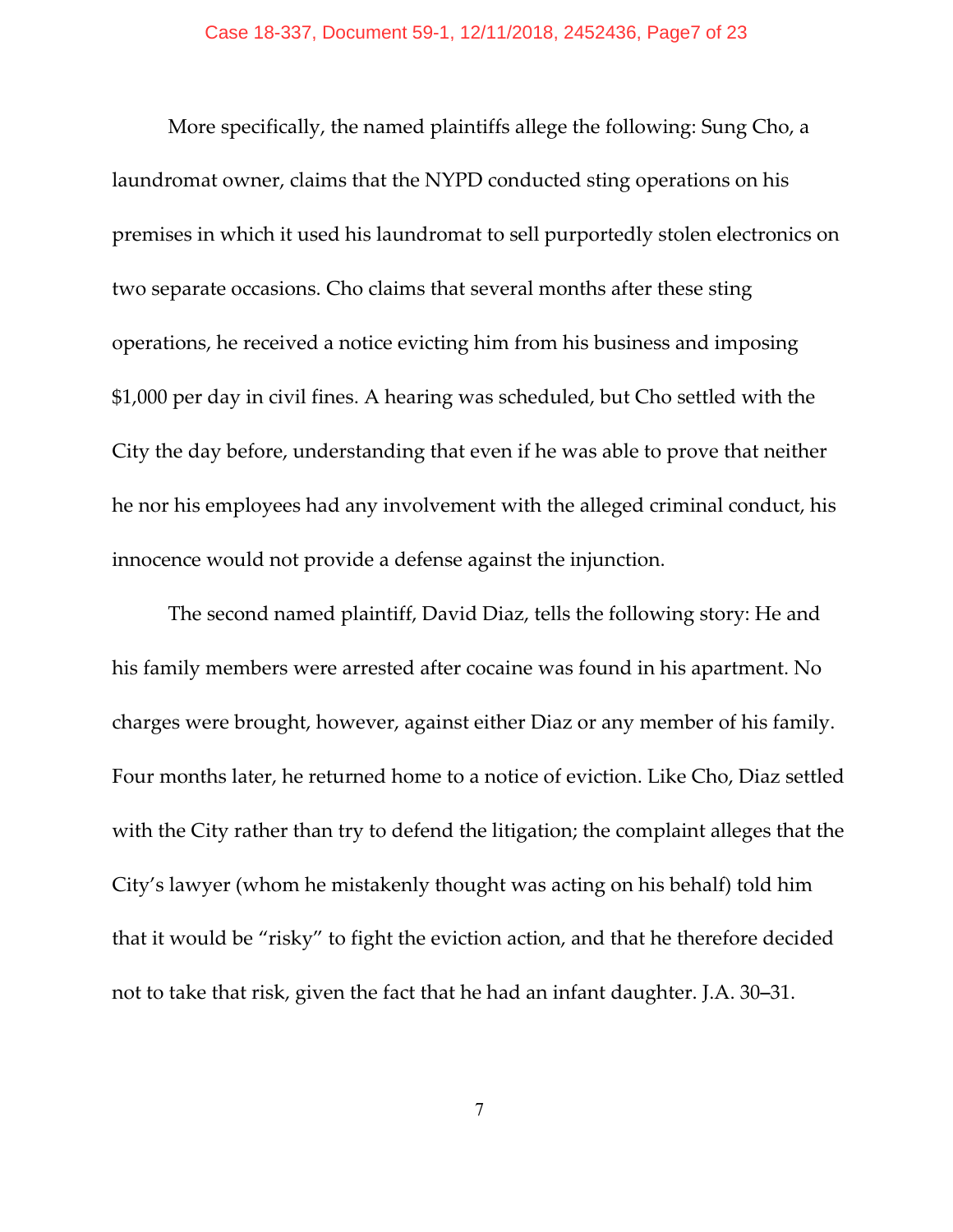The third named plaintiff, Jameelah El-Shabazz, alleges as follows: She and her son, Akin, were mistakenly arrested for drug possession when authorities found paper cups of what was later determined to be crushed eggshells in her apartment. El-Shabazz and her son sued the City for wrongful arrest, and the City settled the suit by paying them \$37,500. Four months after the arrest (and one month after the settlement), El-Shabazz received an eviction notice based on an affidavit from an NYPD officer who claimed (as had been since disproved) that drugs had been found in her apartment. Like the other two plaintiffs, she settled rather than defending the case.

The plaintiffs assert that the settlement agreements that they entered into with the City required them to waive various constitutional rights. Cho's agreement required him to waive his right to a hearing if accused of further violations, consent to future warrantless inspections, and install a camera surveillance system to which the NYPD could have ready access. Diaz's agreement required him to bar all of his family members – except for his infant daughter – from ever entering his apartment. El-Shabazz's agreement required her to permanently exclude her son Akin from the apartment. Each plaintiff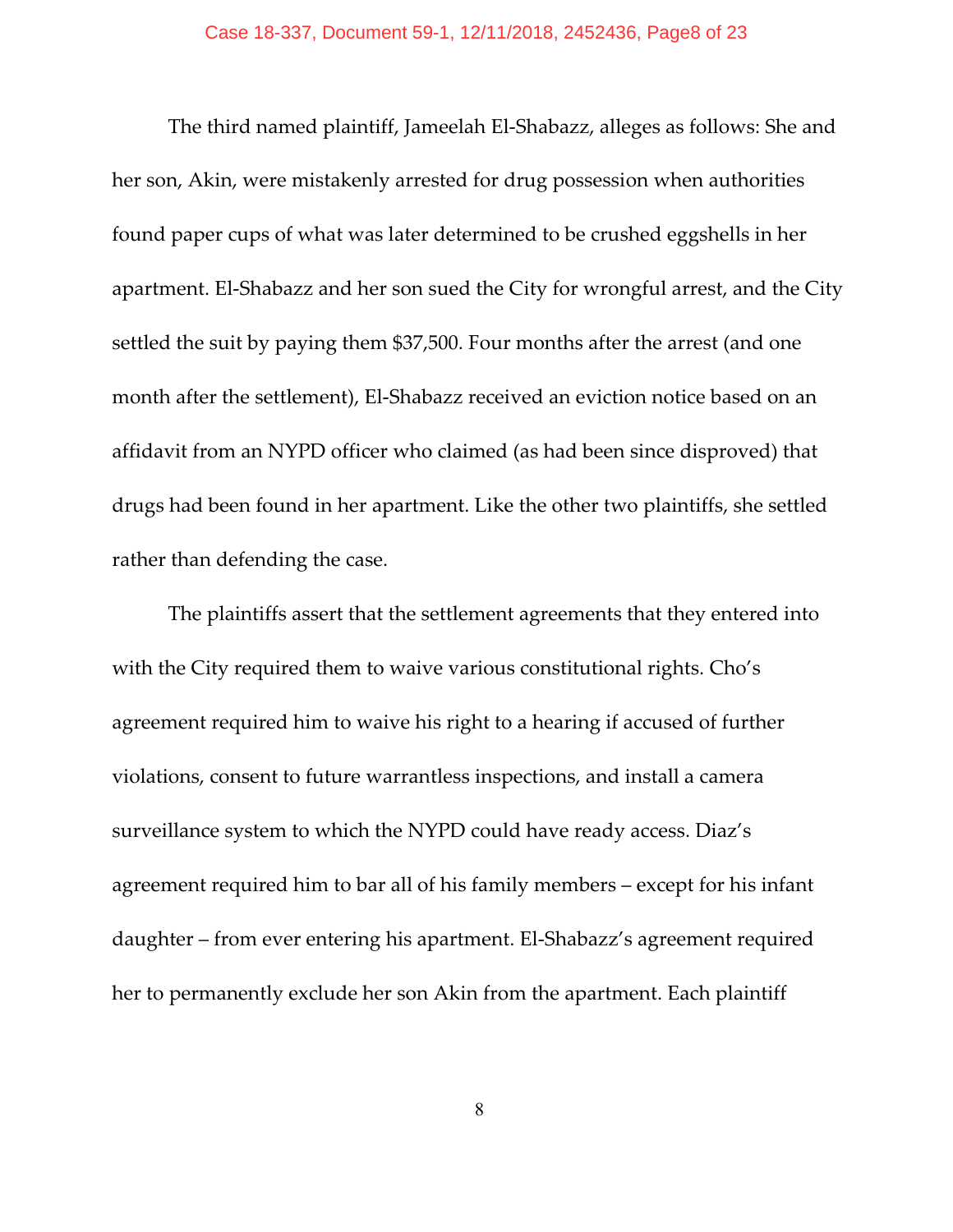further alleges that his or her waiver of constitutional rights was not knowing and voluntary and that he or she was pressured into settling by the City's attorneys.

Importantly for purposes of this appeal, after the plaintiffs signed their settlement agreements, each of the agreements was "so-ordered" by justices of the Bronx and New York County Supreme Courts, and the nuisance actions were dismissed. There were no further state-court proceedings.

On October 12, 2016, plaintiffs filed a federal lawsuit in the Southern District of New York, seeking declaratory and injunctive relief on behalf of themselves and a putative class. Specifically, they alleged that "City attorneys use the[] eviction actions to compel property owners and leaseholders to enter into settlement agreements waiving constitutional rights," and that the "coercive settlement agreements violate the Fourteenth Amendment." J.A. 16. They asked the court to permanently enjoin defendants from enforcing the agreements, to declare the "agreements exacted" to be "unconstitutional, invalid, and unenforceable," and to award nominal damages. J.A. 66–67.

In response, defendants moved to dismiss for a number of reasons including, *inter alia*, statute of limitations and failure to state a claim. At oral argument on the motion to dismiss, the district court *sua sponte* raised concerns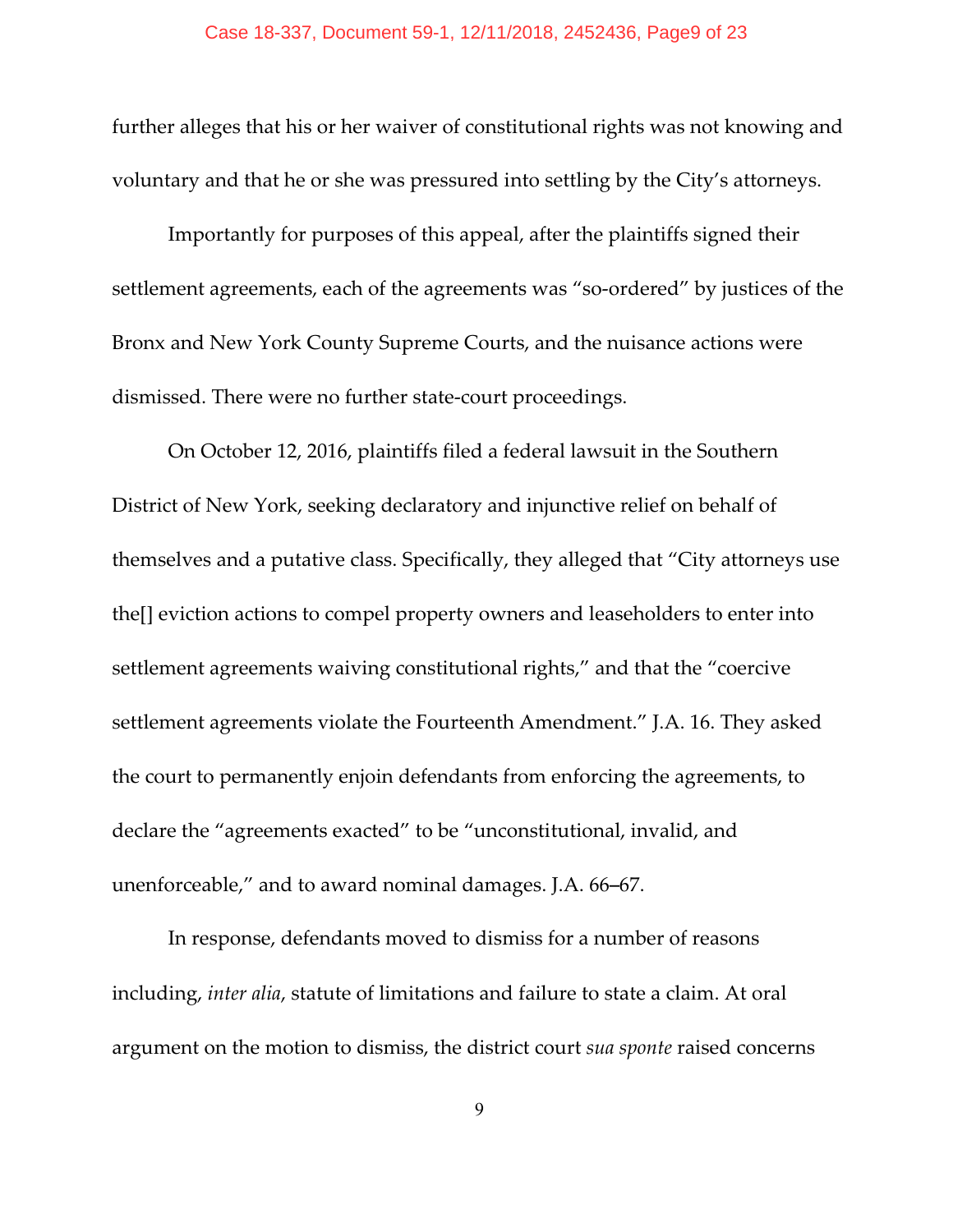about its jurisdiction, citing the *Rooker-Feldman* doctrine, and asked the parties for supplemental briefing on that issue. Upon review, the district court held that the *Rooker-Feldman* doctrine barred jurisdiction and thus dismissed the case. This appeal followed.

## **DISCUSSION**

When a federal suit follows a state suit, the former may, under certain circumstances, be prohibited by what has become known as the *Rooker-Feldman* doctrine. *See* 18B Charles Alan Wright, Arthur R. Miller & Edward H. Cooper, Federal Practice & Procedure: Jurisdiction 2d § 4469.1 (2018). Our review of a district court's application of *Rooker-Feldman* is de novo. *See, e.g.*, *Green v. Mattingly*, 585 F.3d 97, 101 (2d Cir. 2009).

## **I. The** *Rooker-Feldman* **Doctrine**

The *Rooker-Feldman* doctrine is named for two Supreme Court cases, *Rooker v. Fidelity Trust Co.*, 263 U.S. 413 (1923), and *District of Columbia Court of Appeals v. Feldman*, 460 U.S. 462 (1983). Together, those cases "established the clear principle that federal district courts lack jurisdiction over suits that are, in substance, appeals from state-court judgments." *Hoblock v. Albany Cty. Bd. of Elections*, 422 F.3d 77, 84 (2d Cir. 2005)*.* The *Rooker-Feldman* doctrine, then, emerged as a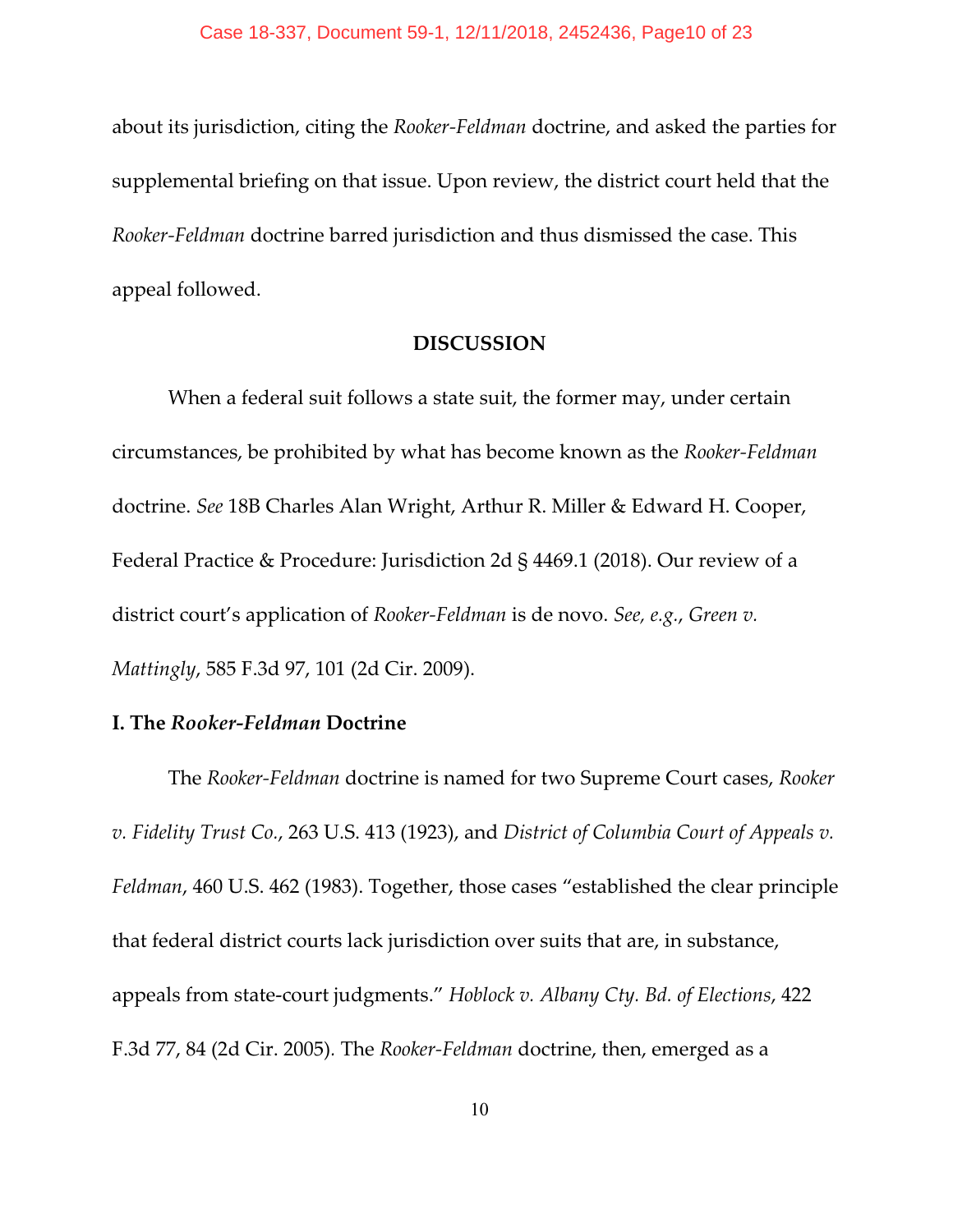#### Case 18-337, Document 59-1, 12/11/2018, 2452436, Page11 of 23

response to complaints that "invited federal courts of first instance to review and reverse unfavorable state-court judgments." *Exxon Mobil Corp. v. Saudi Basic Indus. Corp.*, 544 U.S. 280, 283 (2005)*.* Since federal district courts are granted original – and not appellate – jurisdiction, cases that function as *de facto* appeals of statecourt judgments are therefore jurisdictionally barred.<sup>4</sup>

However, beyond establishing this basic principle, *Rooker* and *Feldman* "provided little guidance on how to apply [it]." *Hoblock*, 422 F.3d at 84. Prior to the Supreme Court's decision in *Exxon Mobil*, federal courts had applied the *Rooker-Feldman* doctrine "expansively," and considered it "effectively coextensive with doctrines of claim and issue preclusion." *Id.* In *Exxon Mobil*, however, the Court noted that the "doctrine ha[d] sometimes been construed to extend far beyond the contours of the *Rooker* and *Feldman* cases," and thus had often "overrid[den] Congress' conferral of federal-court jurisdiction concurrent with jurisdiction exercised by state courts." *Exxon Mobil*, 544 U.S. at 283. The Court proceeded to considerably narrow the doctrine, holding that *Rooker-Feldman* was "confined to cases of the kind from which the doctrine acquired its name: cases brought by

 $^4$  Parties who contend that adverse state judgments are flawed for reasons raising federal questions may, of course, seek review in the Supreme Court, which has appellate jurisdiction in such matters. U.S. CONST. art. III.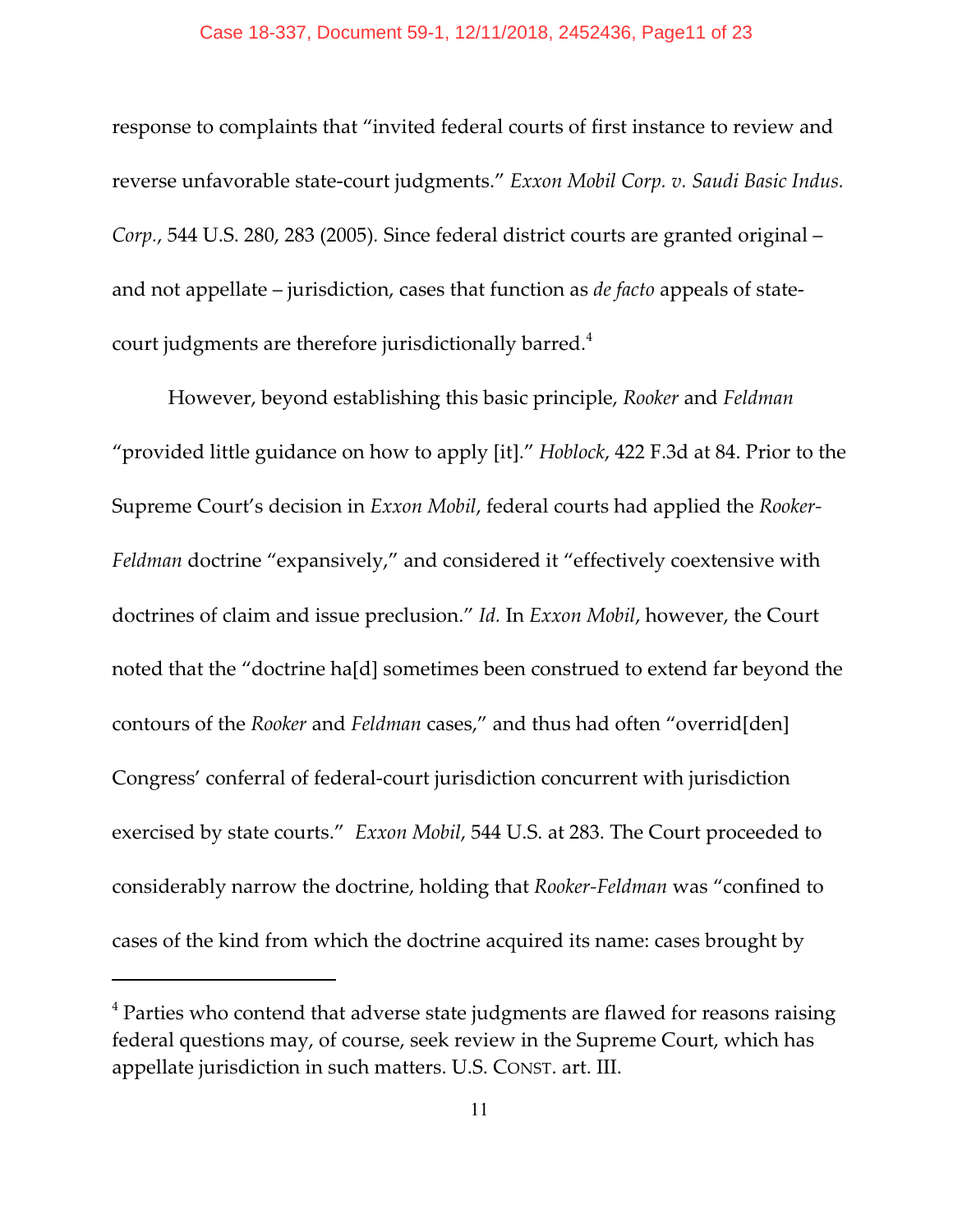#### Case 18-337, Document 59-1, 12/11/2018, 2452436, Page12 of 23

state-court losers complaining of injuries caused by state-court judgments rendered before the district court proceedings commenced and inviting district court review and rejection of those judgments." *Id.* at 284.

Much of our previous case law was thus abrogated, and we subsequently articulated that in order for a court to be deprived of jurisdiction under the *Rooker-Feldman* doctrine, four requirements must be met: (1) the federal-court plaintiff must have lost in state court; (2) the plaintiff must complain of injuries caused by a state-court judgment; (3) the plaintiff must invite district court review and rejection of that judgment; and (4) the state-court judgment must have been rendered before the district court proceedings commenced. *Hoblock*, 422 F.3d at 85.

Since *Exxon Mobil*, we have applied the *Rooker-Feldman* doctrine with some frequency to cases involving suits directly against state-court judges, $^5$  or in which error by state-court judges in state-court proceedings is asserted, frequently in the

<sup>5</sup> *See, e.g., Richter v. Conn. Judicial Branch*, 600 F. App'x 804, 805 (2d Cir. 2015) (*Rooker-Feldman* barred jurisdiction where plaintiff sued state-court judges alleging that judgments against her were invalid and should be overturned); *Jordan v. Levine*, 536 F. App'x 158, 159 (2d Cir. 2013) (*Rooker-Feldman* barred jurisdiction where plaintiff sued state-court judge alleging judicial misconduct); *Daigneault v. Judicial Branch, Conn.*, 309 F. App'x 518, 519 (2d Cir. 2009) (*Rooker-Feldman* barred jurisdiction where plaintiff sued state-court judges for dismissing his discrimination lawsuit).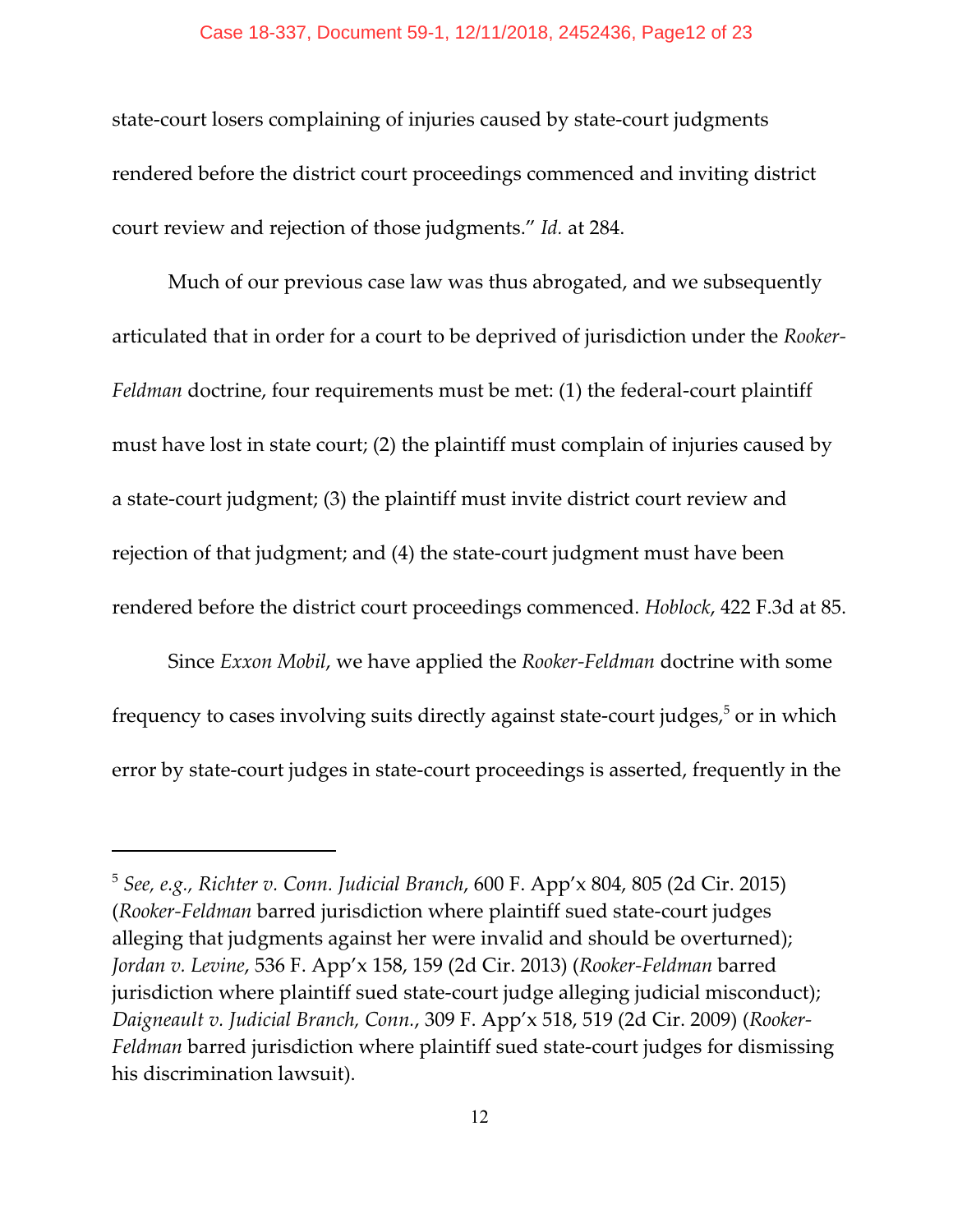foreclosure process.<sup>6</sup> As relevant to this case, when considering challenges to stipulated settlements, we have ruled that *Rooker-Feldman* acted as a procedural bar in *Fraccola v. Grow*, 670 F. App'x 34 (2d Cir. 2016), in which a plaintiff sued a state-court judge, alleging that the judge improperly so-ordered a stipulation at the *ex parte* request of the opposing party.

In contrast, we have concluded that *Rooker-Feldman* did *not* apply where a plaintiff filed a federal suit alleging that defendants' conduct during the course of a state foreclosure action violated, *inter alia*, the Fair Debt Collection Practices Act ("FDCPA"). *See Gabriele v. Am. Home Mortg. Servicing, Inc.*, 503 F. App'x 89 (2d Cir. 2012). Specifically, we held that the "alleged litigation misconduct [by defendants and their lawyers] was not the product of the state court's denial of sanctions, its judgment of strict foreclosure, or any other decision rendered, but rather, was 'simply ratified, acquiesced in, or left unpunished by [the state court judgment].'" *Id.* at 92, quoting *Hoblock*, 422 F.3d at 88.

<sup>6</sup> *See, e.g.*, *Vossbrinck v. Accredited Home Lenders, Inc.*, 773 F.3d 423, 427 (2d Cir. 2014) (plaintiff claimed that his foreclosure judgment was obtained via fraud and in error; claim barred by *Rooker-Feldman* as it would require "the federal court to review the state proceeding and determine that the foreclosure judgment was issued in error"); *Worthy-Pugh v. Deutsche Bank Nat'l Tr. Co.*, 664 F. App'x 20, 21 (2d Cir. 2016) (same).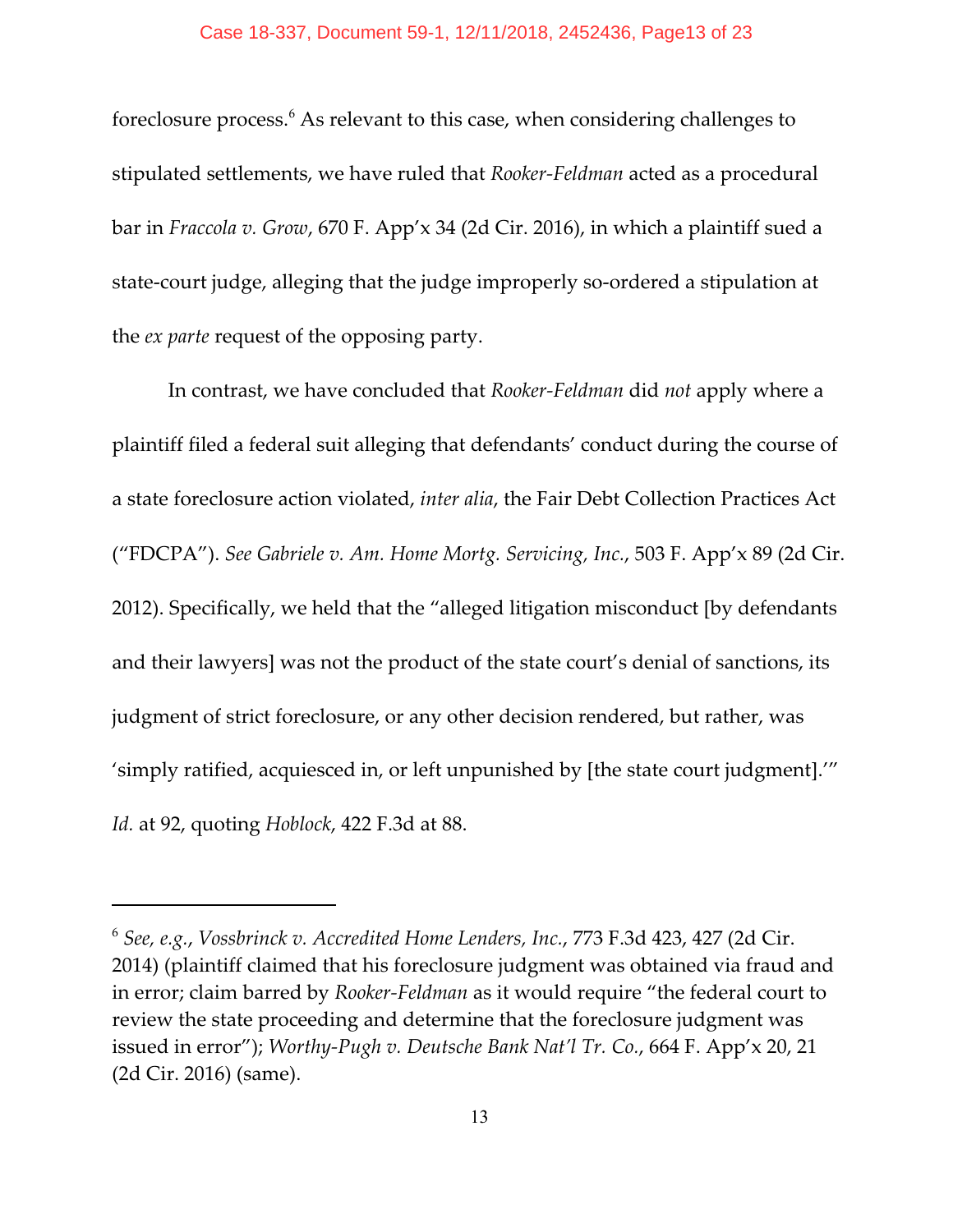In an analogous context, in *Sykes v. Mel S. Harris and Associates, LLC*, 780 F.3d 70 (2d Cir. 2015), we considered whether plaintiffs' alleged injuries were caused by state-court judgments, and whether therefore their suit was barred by *Rooker-Feldman*, where the plaintiff-debtors alleged that the defendant-creditors had engaged in a fraudulent scheme to obtain default judgments against them in state court. More specifically, plaintiffs alleged that defendants ran a "default judgment mill" where they engaged in a fraudulent course of conduct including submitting fraudulent documents to state courts in order to obtain default judgments. *Id.* at 75. We concluded that the case was not barred by *Rooker-Feldman*, specifically considering whether the state-court judgments caused plaintiffs' injuries, and noting that "claims sounding under the FDCPA, RICO, and state law speak not to the propriety of the state court judgments, but to the fraudulent course of conduct that defendants pursued in obtaining such judgments." *Id.* at 94–95.<sup>7</sup>

<sup>7</sup> In surveying our applications of *Rooker-Feldman*, we have cited a number of unpublished summary orders. We do so not to rely on any proposition of law they might be taken to establish – by definition such orders merely apply established law to particular sets of facts. But precisely because such orders illustrate routine applications of established law, the pattern of results that they reach can provide an informative survey of the kinds of cases in which a doctrine has been found unproblematically to apply or not to apply.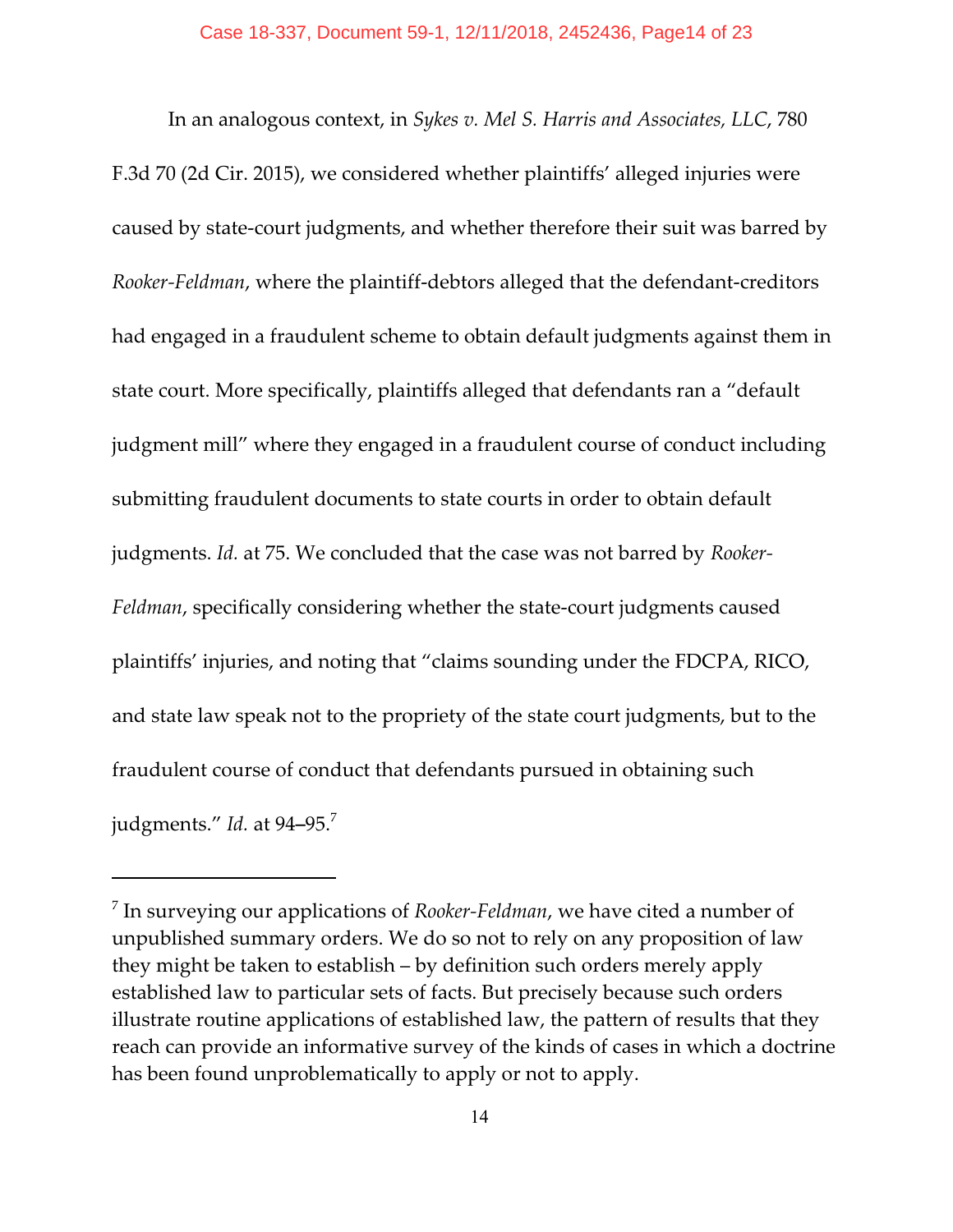## **II.** *Rooker-Feldman***'s Second Requirement**

While all four requirements must be met in order for *Rooker-Feldman* to act as a jurisdictional bar, we have held that the second requirement – that the plaintiff complains of an injury *caused* by a state-court judgment – is the "core requirement from which the other[] [*Rooker-Feldman* requirements] derive." *Hoblock*, 422 F.3d at 87. Acknowledging that occasionally "federal suits that purport to complain of injury by individuals in reality complain of injury by statecourt judgments," we developed the following formula to help guide our inquiry: "a federal suit complains of injury from a state-court judgment, even if it appears to complain only of a third party's actions, when the third party's actions are produced by a state-court judgment and not simply ratified, acquiesced in, or left unpunished by it." *Id.* at 88.

On appeal here, plaintiffs allege, *inter alia*, that the state courts merely ratified rather than produced their injuries, and that therefore, the district court erred when it dismissed their suit for lack of jurisdiction. We thus begin by analyzing *Rooker-Feldman*'s "core" substantive requirement: are the injuries of which plaintiffs complain *produced* by the state-court judgments at question or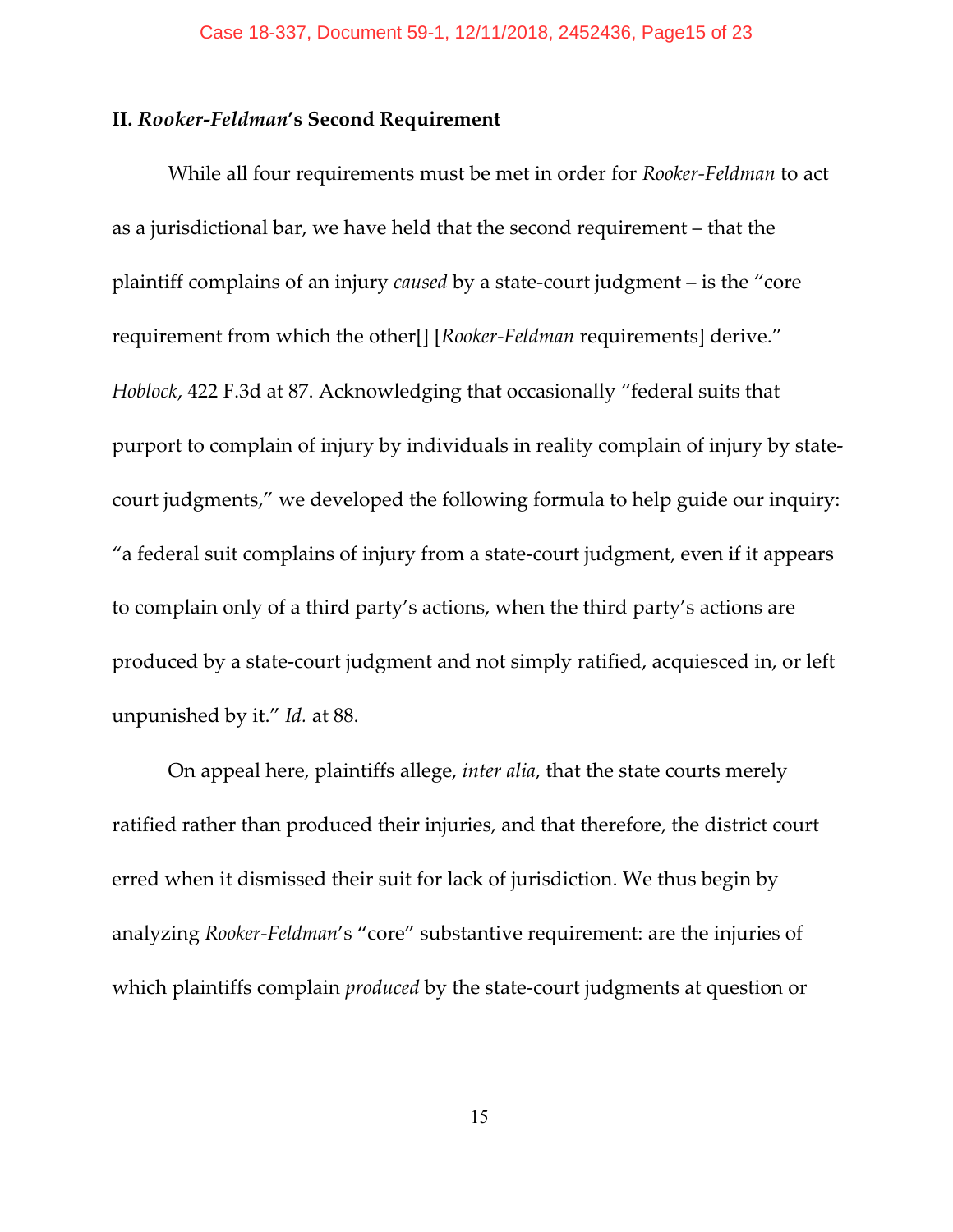#### Case 18-337, Document 59-1, 12/11/2018, 2452436, Page16 of 23

merely *ratified* by such judgments? We conclude that they are merely ratified, for reasons explained below.

### **III. Plaintiffs' Alleged Injuries**

First, we look to the complaint to determine the nature of the injury of which plaintiffs complain. Plaintiffs target what they describe as a "lumbering and indiscriminate law enforcement program that forces ordinary, innocent people to waive their constitutional rights without being accused, much less convicted, of a crime." J.A. 15. According to plaintiffs, the injuries of which they complain flow from the City's conduct in enforcing the Ordinance, specifically the allegedly predatory conduct of the City's attorneys. Plaintiffs complain that the "City attorneys use [no-fault] eviction actions to compel property owners and leaseholders to enter into settlement agreements waiving constitutional rights" and that the "coercive settlement agreements violate the Fourteenth Amendment." J.A. 16. They argue repeatedly that at heart, their complaint is about the *agreements themselves* and the conduct that led to them – not the judgments so-ordered by the state court.

Defendants dispute plaintiffs' argument that the injury of which they complain is caused by conduct leading to the agreements, but do concur that the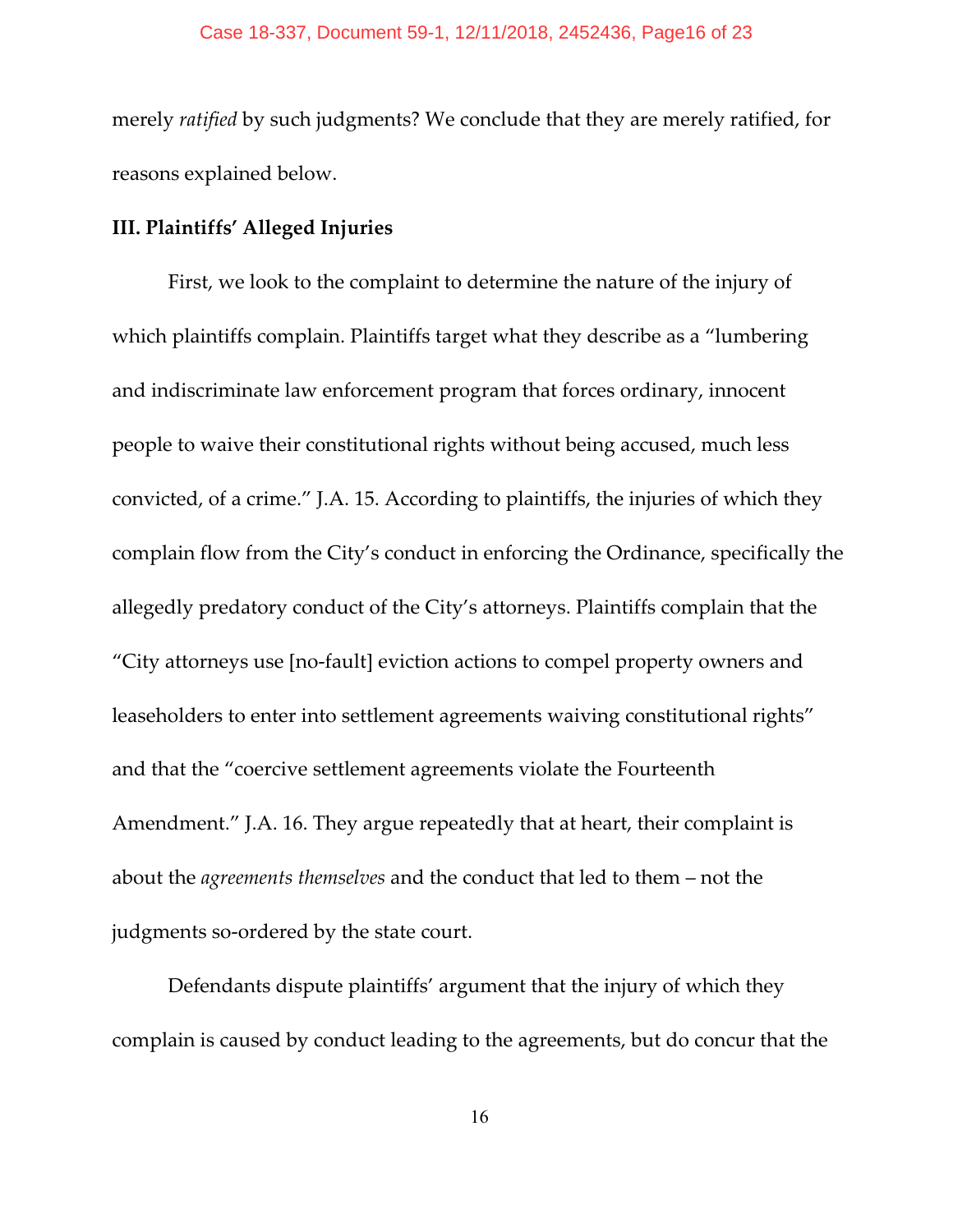#### Case 18-337, Document 59-1, 12/11/2018, 2452436, Page17 of 23

agreements themselves are the injury. They argue, however, that the agreements are indistinguishable from the state judgments that were filed when the statecourt judges so-ordered the agreements.

The relevant case law persuades us that plaintiffs have the stronger argument. In *Sykes*, for example, we held that *Rooker-Feldman* did not bar the district court's jurisdiction where similar misconduct was alleged; specifically, the plaintiffs alleged that defendants were engaged in a "default judgment mill" to obtain state-court judgments by unlawful means. 780 F.3d at 75–76. We held that *Rooker-Feldman* did not apply, primarily because plaintiffs brought claims under the FDCPA, RICO, and state law, which we said "speak not to the propriety of the state court judgments, but to the fraudulent course of conduct that defendants pursued in obtaining such judgments." *Id.* at 94-95. Though our holding relied partially on the fact that plaintiffs' claim did not primarily target the reversal of the default judgments (the third *Rooker-Feldman* requirement), we also concluded that the state-court judgments were a mere ratification of the harm allegedly caused by defendants. *Id.*

Several courts in our Circuit have similarly held that state-court action was a mere "ratification" of the injury in similar circumstances, and thus that *Rooker-*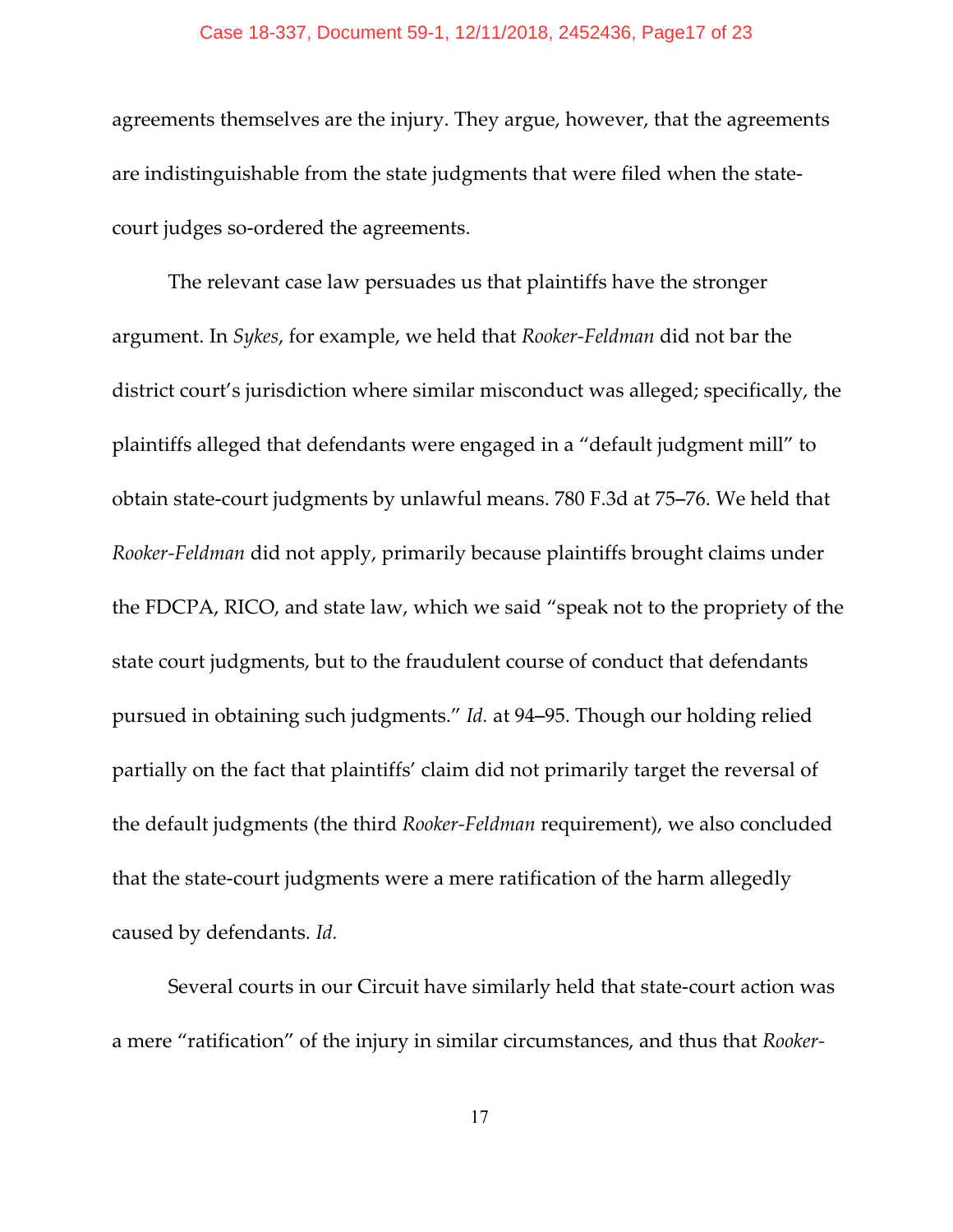*Feldman*'s second requirement was not met. For example, in *Green v. City of New York*, 438 F. Supp. 2d 111 (E.D.N.Y. 2006), the plaintiffs alleged that the City had a policy of improperly inflating the amounts of liens placed against the proceeds of personal injury claims, and that the plaintiffs had relied on those amounts to their detriment in settlement agreements. The court held that the "injury plaintiffs allege was not caused by the state court judgments" but merely ratified by it. *Id.* at 121. Similarly, in *Capela v. J.G. Wentworth, LLC*, 2009 WL 3128003, at \*6 (E.D.N.Y. Sept. 24, 2009), the plaintiffs claimed that defendants' alleged Truth in Lending Act violations led to plaintiffs signing court-approved settlements; the court there held that the "lawsuit [did] not complain of an injury caused by the state court order and seek that order's reversal, inasmuch as the order 'simply' approved the Purchase Agreement entered into by the parties."<sup>8</sup>

 $^8$  Districts courts outside our Circuit have also found a mere "ratification" in similar circumstances. *See, e.g., Arnett v. Arnett,* 2014 WL 2573291, at \*1-2 (D. Utah June 9, 2014) (holding that a divorce settlement agreement was not itself a statecourt judgment, despite being so-ordered, and finding that the state court's decree of divorce "at most only ratified, acquiesced in, or left unpunished" the settlement agreement); *In re Chinin USA, Inc.*, 327 B.R. 325 (N.D. Ill. 2005) (holding that plaintiffs' alleged injury was a fraudulent transfer flowing from a settlement agreement and not from the state-court judgment that approved that agreement).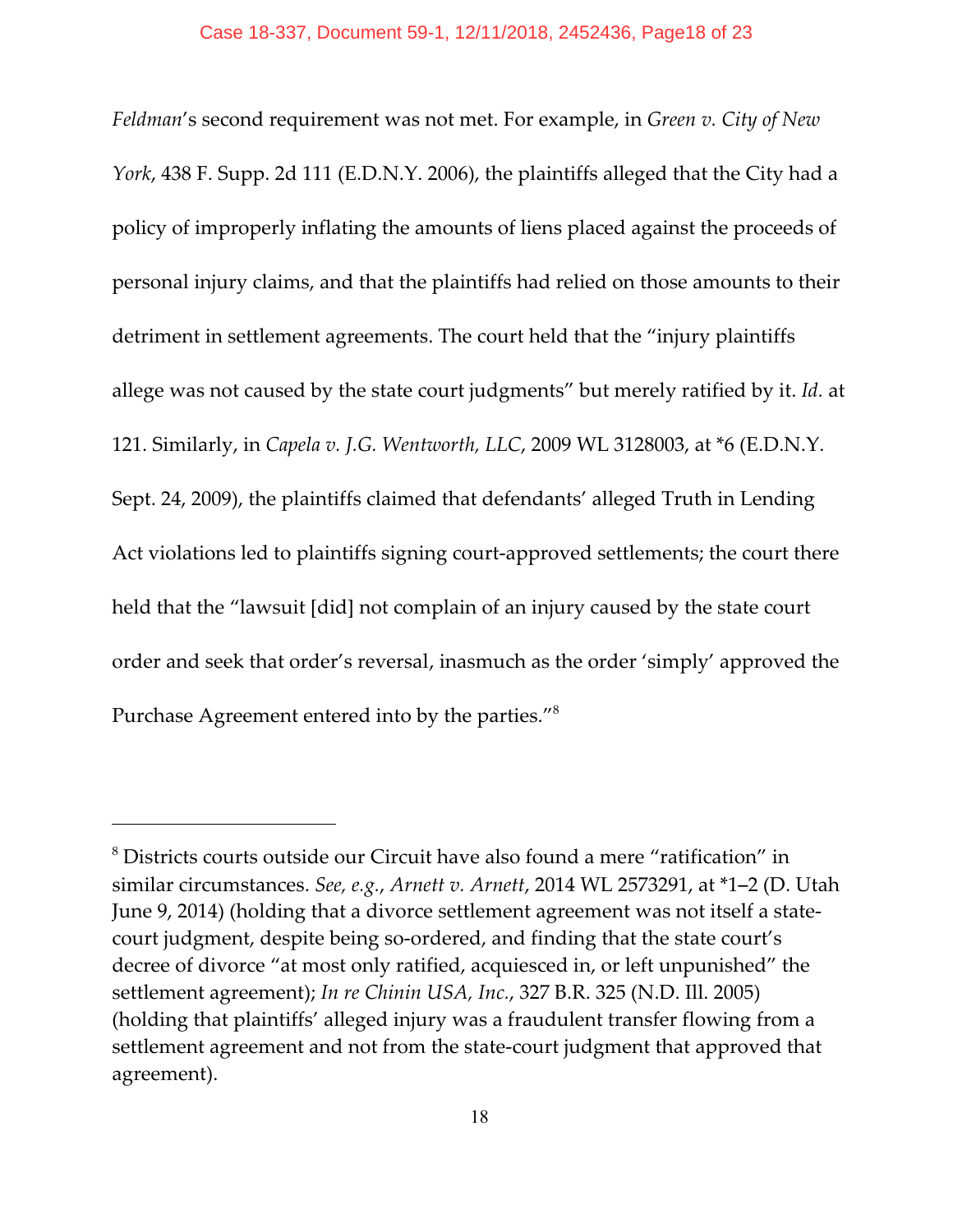These cases are persuasive that where, as here, plaintiffs bring claims alleging harm flowing from wrongful conduct leading to settlement terms and do not argue that the state courts committed any error in so-ordering the parties' agreements, the complaint attacks the conduct itself, and the claim does not function as a *de facto* appeal. Defendants point us towards *Fraccola*, 670 F. App'x at 34, and *Niles v. Wilshire Investment Group*, *LLC*, 859 F. Supp. 2d 308 (E.D.N.Y. 2012), as persuasive precedent to the contrary. However, both of those cases involved alleged judicial misconduct and/or named the judges as defendants, and thus are easily distinguishable. Accordingly, examining the complaint in the context of prior precedents of our own and of other courts, we find support for plaintiffs' argument that they are not engaged in *de facto* appeals of state-court judgments.

Plaintiffs further argue that the harm of which they complain exists separate and apart from the state-court judgments, for two reasons. First, they argue that their constitutional rights were violated when they were forced to sign the settlement agreements, whether such agreements were enforceable or not. Second, they argue that, as two of the three agreements contained in the record became enforceable as of signing, they were legally binding contracts to which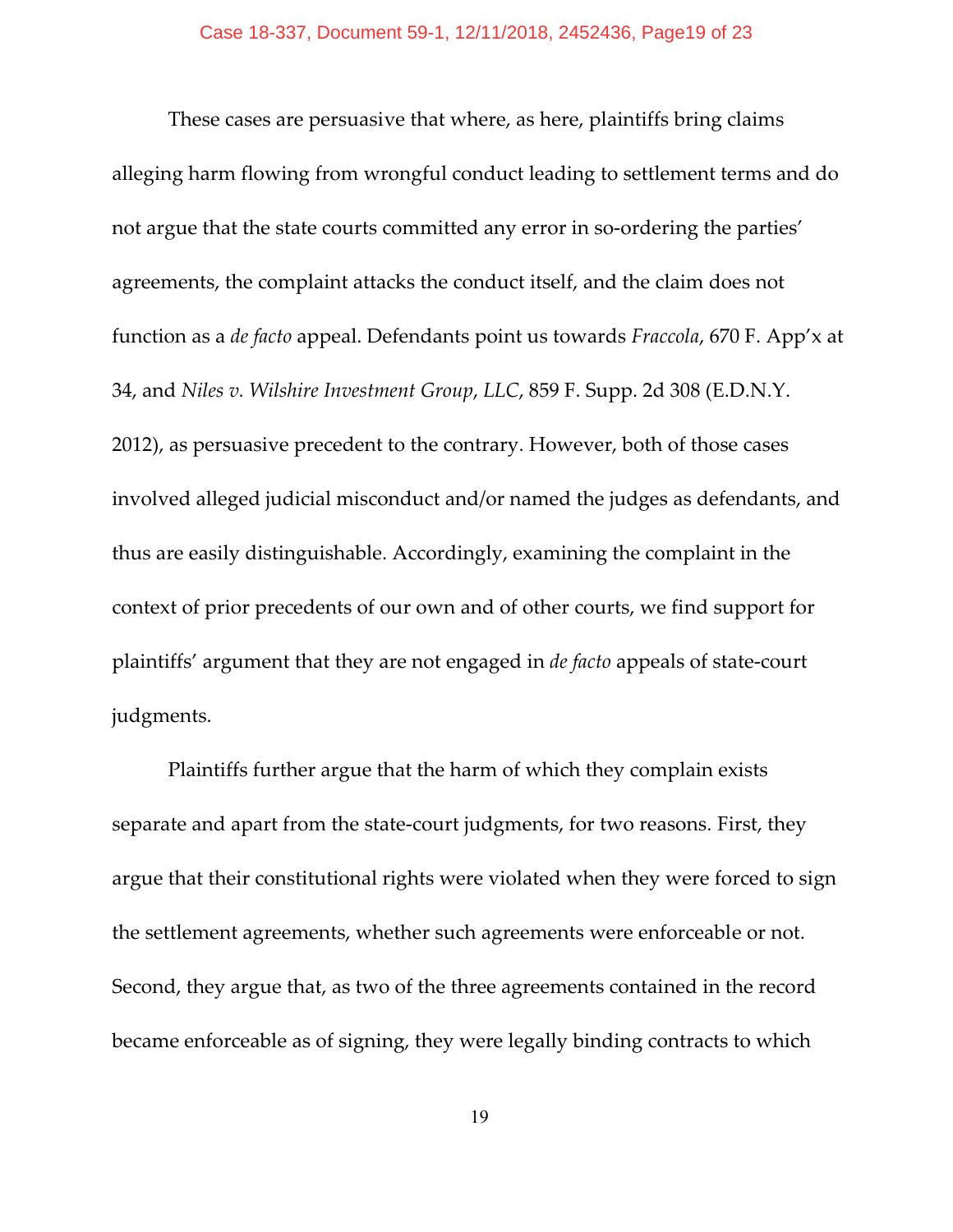plaintiffs were bound even before the state court so-ordered them. For its part, the City considers the state-court judgments and the settlement agreements to be one and the same, arguing that it was "only in the state courts' so-ordering of those agreements that the City obtained the power to take the actions that plaintiffs claim caused them injury." Appellee Br. 28. We will consider each argument in turn.

First, plaintiffs argue that harm befell them "as soon as" the City engaged in conduct with the aim of coercing them to waive their constitutional rights; more specifically, they claim that even "[i]f the City had not *succeeded* in depriving Plaintiffs of their constitutional rights, the City's negotiating tactics *still* would have violated the Constitution and given rise – at a minimum – to a claim for nominal damages." Appellant Reply Br. 13 (first emphasis added) (citing *Amato v. City of Saratoga Springs, N.Y.*, 170 F.3d 311, 317 (2d Cir. 1999)). We agree that if plaintiffs were in fact coerced into unconstitutional waivers, they might sustain an injury regardless of the waivers' enforceability.<sup>9</sup> *See, e.g.*, *Smith v. Coughlin*, 748 F.2d 783, 789 (2d Cir. 1984) ("[E]ven when a litigant fails to prove actual

 $^9$  Plaintiffs have, in fact, sought nominal damages of \$10.00 each. J.A. 67.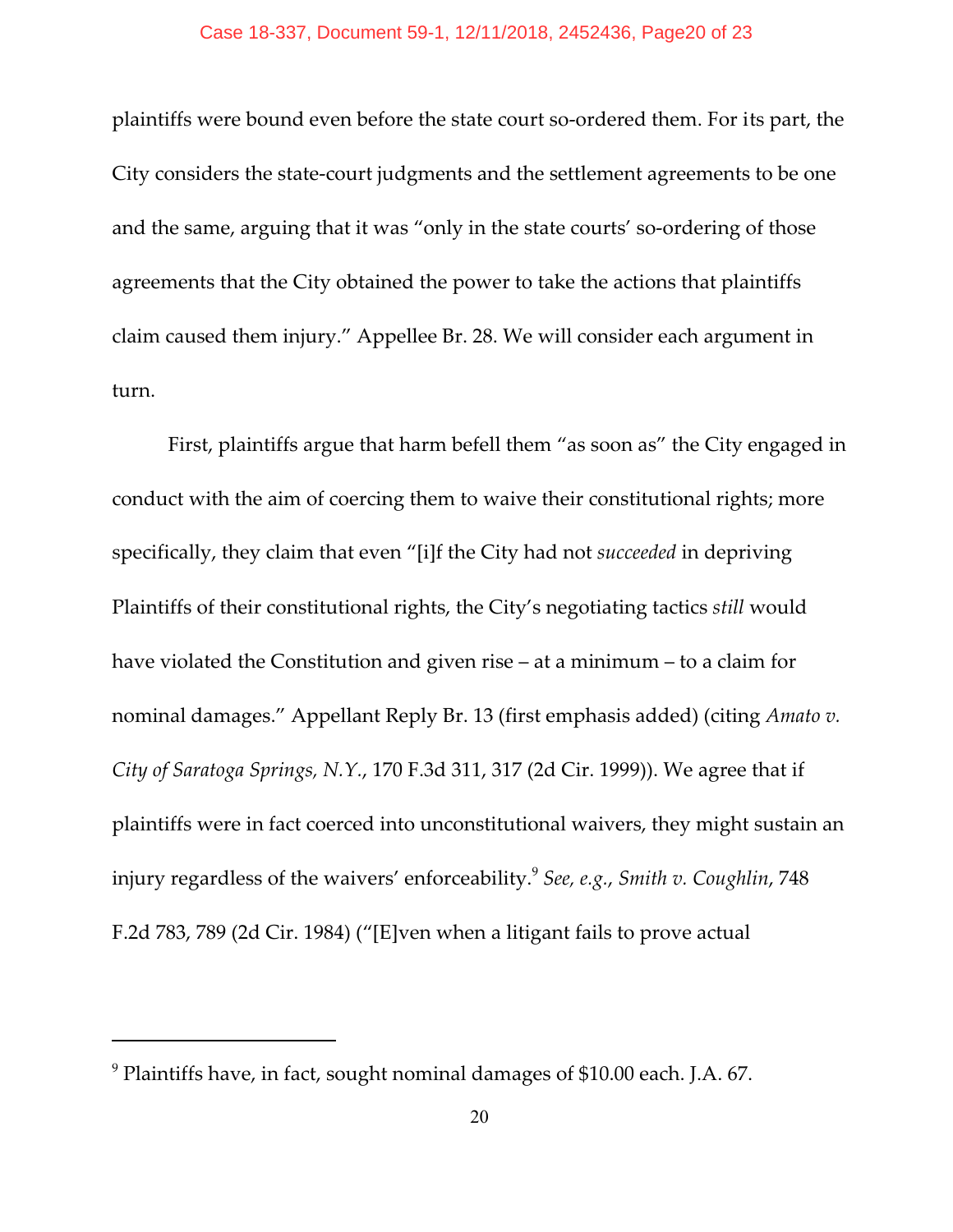compensable injury, he is entitled to an award of nominal damages upon proof of violation of a substantive constitutional right.")

Second, plaintiffs maintain that tangible harm befell them as soon as the contracts were signed. Cho signed his agreement on December 23, 2013, but it was not filed with the court until March 18, 2014. J.A. 250–56. Likewise, El-Shabazz signed her agreement on September 29, 2011, and it was not filed with the court until October 17, 2011.<sup>10</sup> J.A. 140–43. Since the agreements state that the "Stipulation of Settlement shall be effective immediately upon execution of the parties," and the agreements were signed significantly before they were filed with the state court, plaintiffs appear to be correct that they were bound by their terms immediately, regardless of the action of the state courts.<sup>11</sup> J.A. 142, 255. Especially

 $10$  The record does not disclose when the state judges actually "so-ordered" the agreements, and defendants argue that "[n]one of the injuries alleged in plaintiffs' complaint had occurred when the state courts so-ordered their settlement stipulations *on the same day plaintiffs* agreed to them." Appellee Br. 29 (emphasis added). However, the evidence in the record reveals only the dates on which the stipulations were filed with the courts.

 $11$  Defendants also argue that this argument is unpreserved, but the dates are part of the settlement agreements, of which the district court took judicial notice. As plaintiffs have consistently argued that the harm flowed from the agreements themselves, and not the state-court actions, we can properly consider the additional fact that the agreements were filed only some time after their signing, and that they were effective immediately upon signing. *See, e.g.*, *United States v. Erie Cty., N.Y.*, 763 F.3d 235, 242 n.7 (2d Cir. 2014) (allowing new facts that were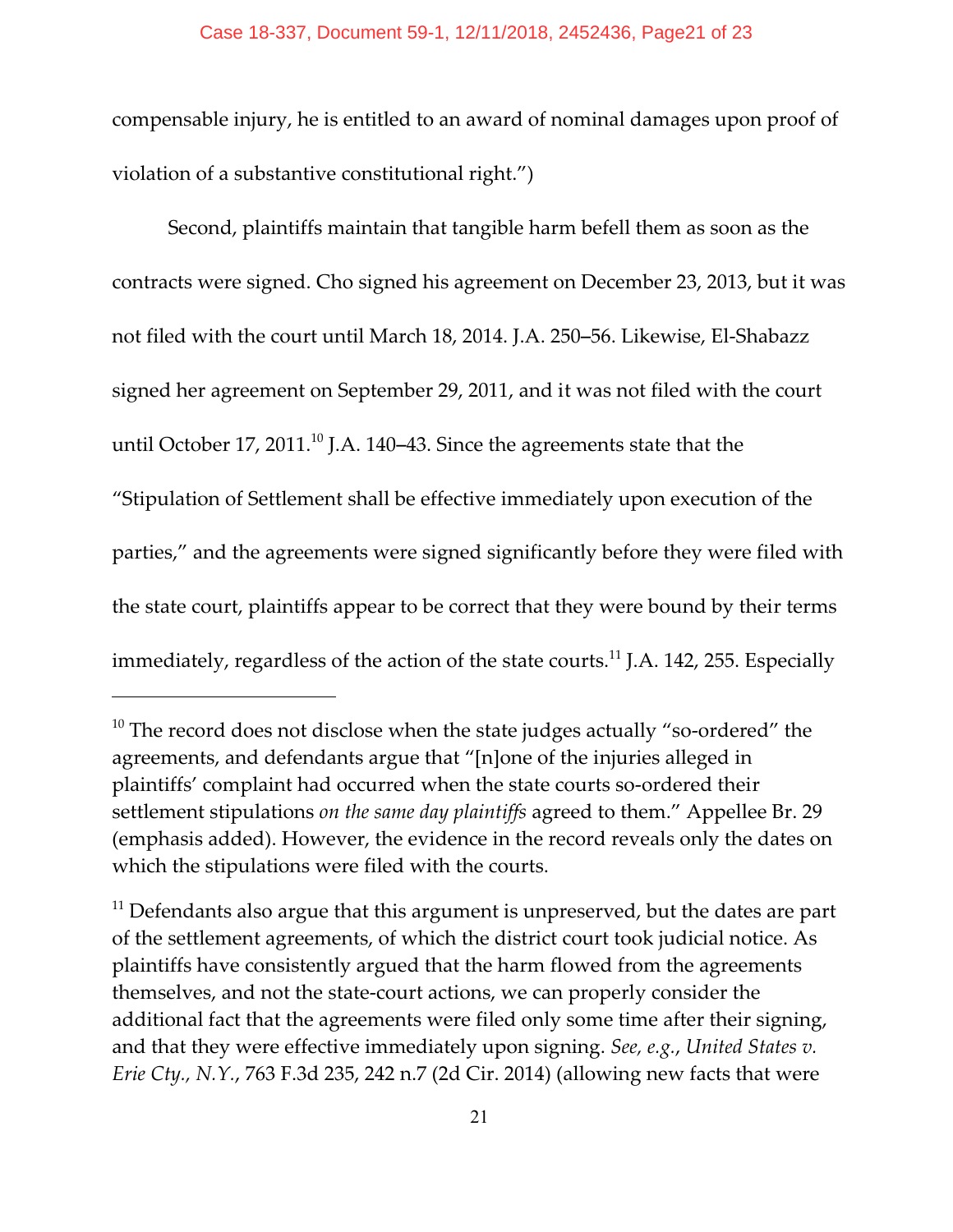### Case 18-337, Document 59-1, 12/11/2018, 2452436, Page22 of 23

as the agreements included provisions, for example, banning particular people from the premises (in El-Shabazz's case, her son), plaintiffs' arguments that harm befell them as soon as they signed are persuasive.<sup>12</sup> Moreover, even were that not the case, and the stipulations were effective only after being so-ordered by the state court, plaintiffs are still attacking the agreements themselves and the course of conduct that led to them, rather than the state courts' rulings.

The instant case thus does not entail the evil *Rooker-Feldman* was designed to prevent. Plaintiffs are attempting to remedy an alleged injury caused when, prior to any judicial action, they were coerced to settle, not an injury that flows from a state-court judgment. By allowing an action such as this to go forward, we

<sup>&</sup>quot;readily available in the record below" in the service of previously-made arguments).

<sup>12</sup> We note that even if the agreements were enforceable only *after* they were judicially approved (as was the case with Diaz), the precedents we discuss above include many instances in which we found that state-court action was a mere "ratification," and not the cause of the injuries. *See, e.g., Sykes,* 780 F.3d at 75–76 (holding that though plaintiffs complained of defendants' conduct in creating a default judgment mill that would end in a state-court judgment, that judgment was a mere ratification); *Gabriele*, 503 F. App'x at 92 (holding that state-court action was mere ratification where a defendant's conduct was targeted at obtaining a foreclosure judgment).